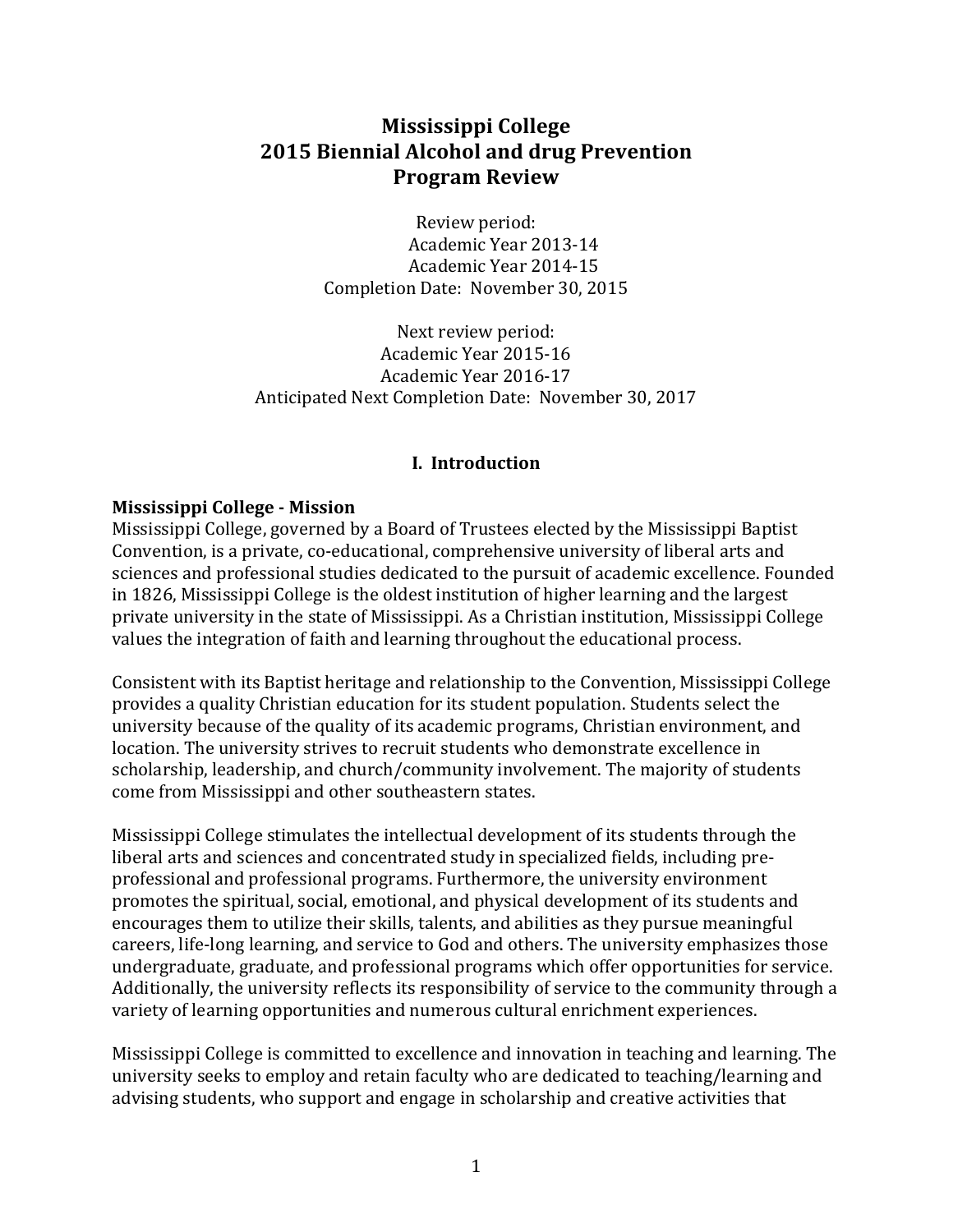advance knowledge, and who seek to continue their own professional development. The university also seeks to employ and retain staff and administrators who are equally dedicated to supporting these efforts. Furthermore, the university selects employees who reflect Christian values and a commitment to service. Mississippi College is an equal opportunity employer in accordance with Title VII and applicable exemptions.

## **Mississippi College - Vision Statement**

Mississippi College seeks to be known as a university recognized for academic excellence and commitment to the cause of Christ.

# **Mississippi College – Statement of Values**

- By embracing the Mission and Vision of Mississippi College the members of the university community are striving to practice and promote:
- Fidelity We commit ourselves to the life and teachings of Christ Jesus.
- Integrity We strive daily to exhibit Christ-like character.
- Inquiry and Knowledge We pursue knowledge and truth.
- Service We use our gifts, talents, and abilities to advance the genuine well-being of our community and promote Christian values.
- Respect We commit to building a community that challenges, inspires, liberates, and ultimately transforms.
- Excellence We utilize our God-given gifts to the best of our abilities in order to produce the highest quality of work.
- Stewardship We carefully shepherd our resources.

The Drug Free Schools and Campuses Regulations (34 CFR Part 86) of the Drug Free Schools and Communities Act (DFSCA) require an institution of higher education (IHE) such as Mississippi College to certify it has adopted and implemented policies and programs to prevent the abuse of alcohol and use or distribution of illicit drugs both by students and employees both on its premises and as a part of any of its activities. As part of this requirement, Mississippi College is providing this document to educate students and employees in the area of substance abuse, and to illustrate the University's current substance abuse programs and policies. Included in this document are the following items reflecting the commitment of Mississippi College to prevent the abuse of alcohol and use or distribution of illicit drugs.

- Standards of conduct that clearly prohibit the unlawful possession, use or distribution of illicit drugs and alcohol by students and employees
- A description of the legal sanctions under College, local, state, and federal law for unlawful possession or distribution of illicit drugs and alcohol
- A description of area alcohol and/or drug counseling, treatment, or rehabilitation or re-entry programs that are available to employees or students
- A clear description of the sanctions on students and employees that the IHE will impose for violations including expulsion or termination of employment and referral for prosecution, for violations of the standards of conduct.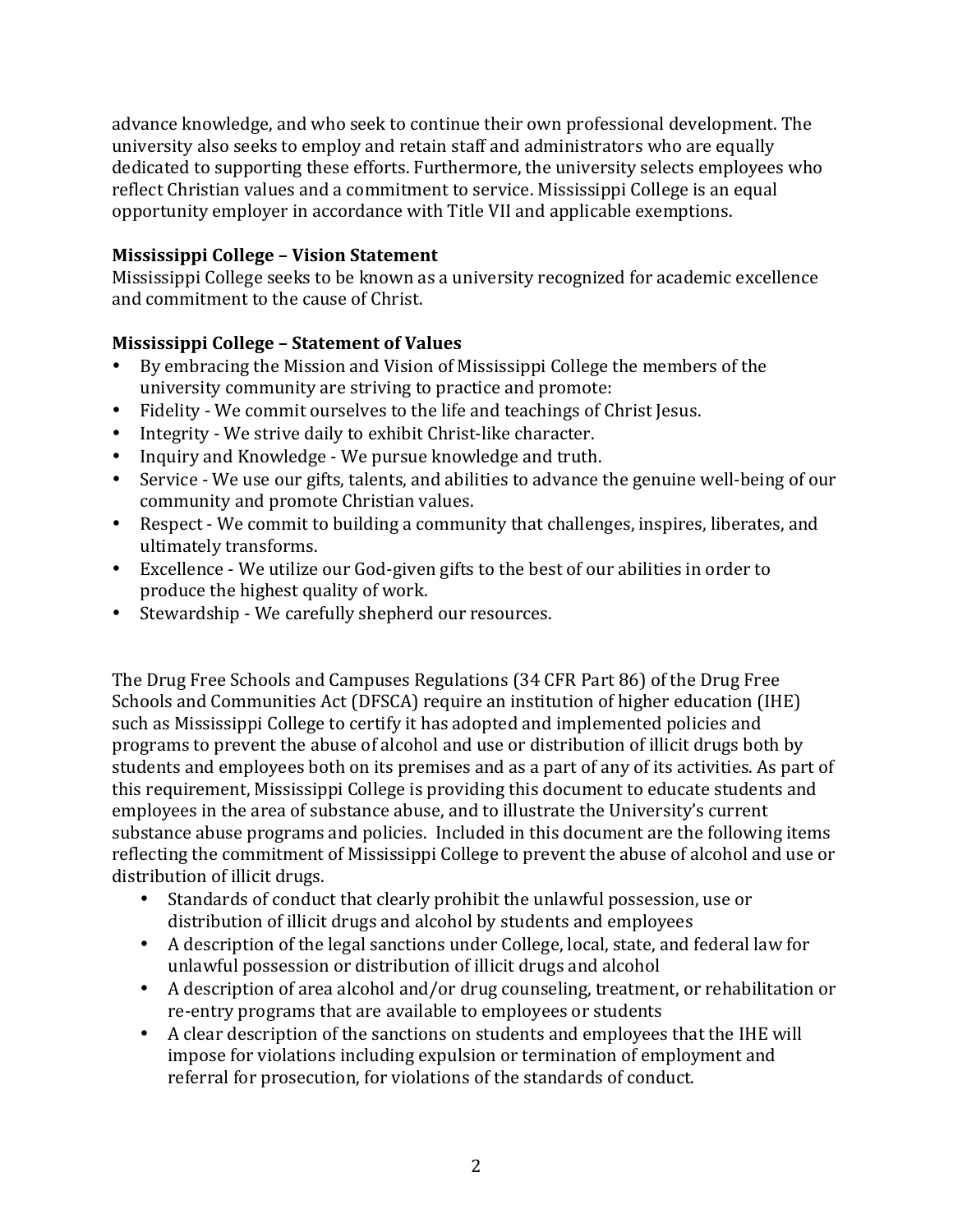The law further requires that the IHE conduct a biennial review of its program with the following objectives: 1) determination of the effectiveness of the policy and implement changes to the Alcohol and Other Drug (AOD) program if they are needed; and 2) to ensure that the sanctions developed are enforced consistently.

The biennial review must also include a determination as to:

- The number of drug and alcohol related violations and fatalities occurring on the campus or as part of their activities that are reported to campus officials; and
- The number and type of sanctions the IHE's impose on students and employees as a result of the violations.

## *By law, this document must be made available to the public upon request. It must be retained for three years after the academic year in which it was created.*

# **II. Drug and Alcohol Programs and Services**

This section states the ways in which specific functional areas provide or support Mississippi College's alcohol and other drug programs and/or services.

## **A. Student Affairs**

The Division of Student Affairs, under the direction of the Associate Dean of Students, complies with the annual notification of the Drug-Free Schools and Communities Act.

## **B.** Student Engagement and Campus Activities Board

All University sponsored events are substance-free. Mississippi College is a smoke free and tobacco campus Alcohol and illicit drugs are strictly prohibited from campus

## **C. Student Conduct**

The Office of Student Development responds to allegations that students have violated the Mississippi College policies prohibiting alcohol and illicit drugs.

## **D. Student Counseling and Disability Services**

Student Counseling and Disability Services administers the SASSI (Substance Abuse Subtle Screening Inventory) to students/faculty/staff to help identify possible substance abuse disorder. The test is administered based on referrals and based on presenting problems with students or staff.

The SASSI is an instrument used to determine the probability of alcohol/drug dependence in the future. The SASSI instrument is very useful for students because it takes into account personality traits, family history of alcohol/drug misuse, etc. It gives Counseling Services an opportunity to discuss behaviors that could increase the likelihood of a future addiction. Dr. Morgan Bryant, Director of Student Counseling and Disability Services is trained in the administration and interpretation of the SASSI.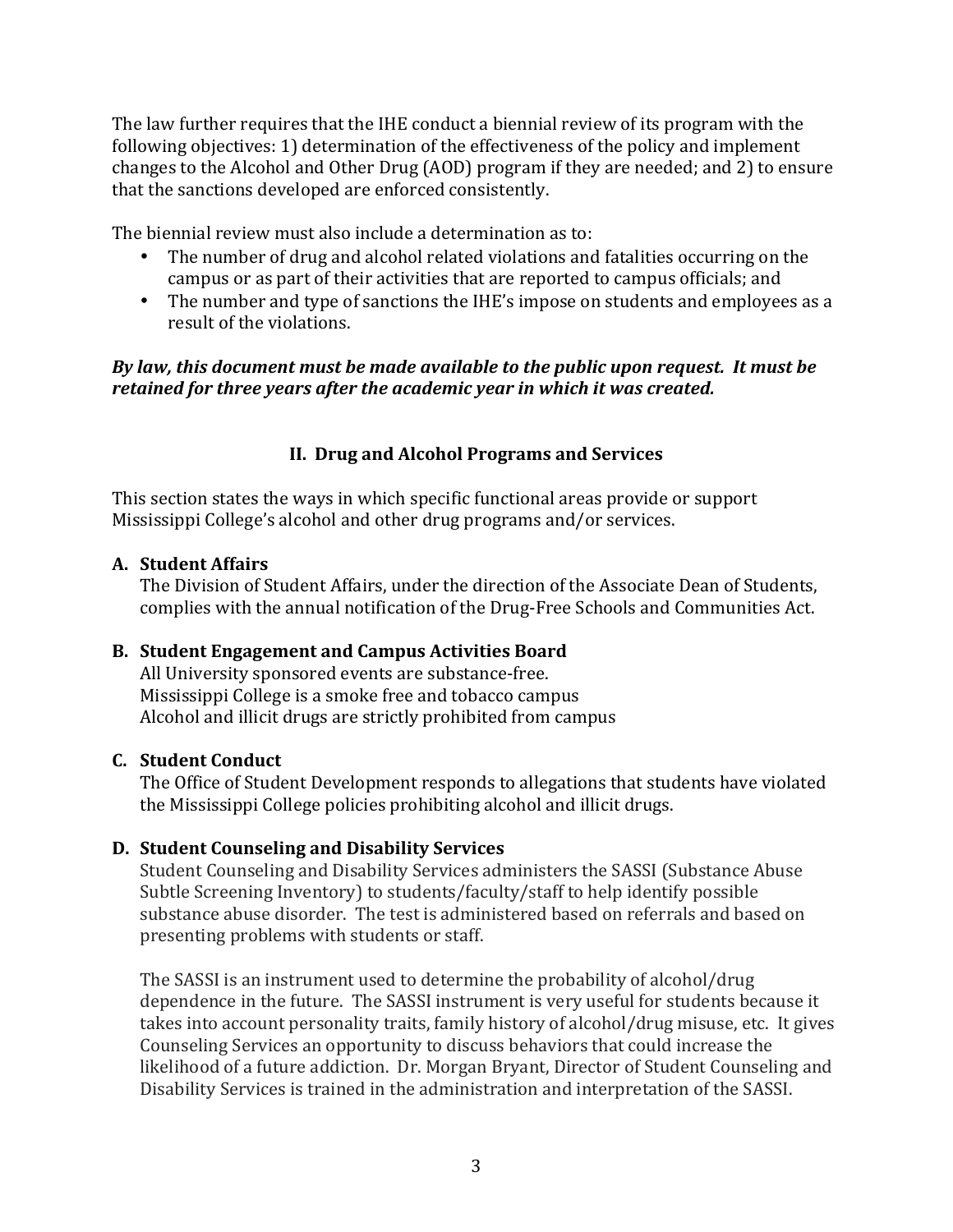The Office of Student Counseling and Disability Services offers two training sessions during the summer months to the athletes. The program was called *Step-It-Up*. It combines drug and alcohol use/misuse with sexual assault prevention that is specifically geared to athletes. One of the professionals in the Student Counseling office has received special training to administer this program.

The Office of Counseling and Disability Services at Mississippi College provides referrals for students and employees who may be experiencing substance abuse issues. A list of some of those agencies is provided below in Part F.

## **E. Residence Life**

The Office of Residence Life enforces university policies within the residence halls and conducts information programs on a variety of health and safety topics, including alcohol and illicit drugs, within the residence halls.

## **Academic Year 2013-14**

**Fall 2013 RA Training:** During our *Behind Closed Doors* training session RAs are walked through a variety of residence hall incident scenarios. RAs are trained on how to access and address alcohol and drug violations. Also during training, a variety of other exercises are conducted with residence hall staff to discuss how to address alcohol and drug issues with residential students. Finally the RA staff manual is reviewed with particular attention to the institution's expectations and how to address alcohol and drug violations.

**Fall 2013 Residential Programming:** At the beginning of the semester discussions were had on institutional policies about alcohol and drugs in our mandatory hall meetings which are conducted by the Resident Assistants and professional live in staff.

**Spring 2014 RA Training:** During training the individual staffs reviewed with their professional Residence Life supervisor institutional and department expectations which include addressing a variety of health and safety topics, including alcohol and illicit drugs, within the residence halls.

**Spring 2014 Residential Programming:** At the beginning of the semester, discussions were held with residential students on institutional policies about alcohol and drugs in our mandatory hall meetings. These meetings are conducted by the Resident Assistants and professional live-in staff who have been trained in these and other related conduct matters.

# **Academic Year 2014-15**

**Fall 2014 RA Training:** During our *Behind Closed Doors* training session where our RAs are walked through a variety of residence hall incident scenarios, RAs were trained on how to access and address alcohol and drug violations. Also during training, a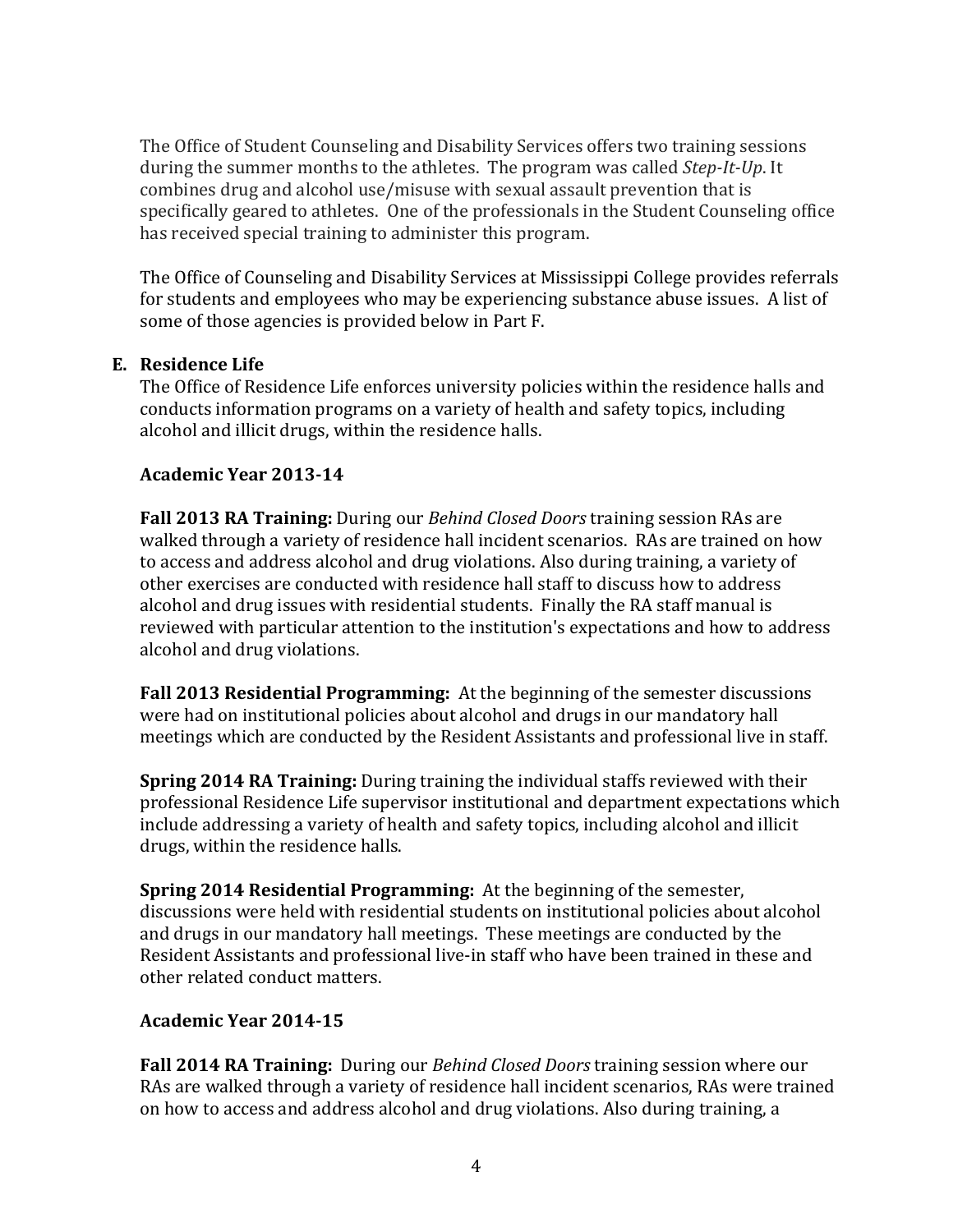variety of other exercises are conducted with residence hall staff to discuss how to address alcohol and drug issues with residential students. Finally the RA staff manual is reviewed with particular attention to the institution's expectations and how to address alcohol and drug violations.

In addition, after assessing our Resident Assistants we added additional training on alcohol and drug issues with our Public Safety office and the Clinton Police department. We did a drug educational activity with an officer of the Clinton Police Department which provided the residence life staff an opportunity to observe and smell marijuana so they can develop an awareness of these items in the residence halls.

**Fall 2014 Residential Programming:** At the beginning of the semester discussions were had on institutional policies about alcohol and drugs in our mandatory hall meetings which are conducted by the Resident Assistants and professional live-in staff.

**Spring 2015 RA Training:** During training the individual staffs reviewed with their professional Residence Life supervisor institutional and department expectations which include addressing a variety of health and safety topics, including alcohol and illicit drugs, within the residence halls and on campus.

**Spring 2015 Residential Programming:** At the beginning of the semester, discussions were held with residential students on institutional policies about alcohol and drugs in our mandatory hall meetings conducted by the Resident Assistants and professional live-in staff.

**F. Information and Prevention Resources Available Off-Campus** A listing of sources to assist students and employees is included below:

## **Counseling Centers**

**Summit Counseling** – First Baptist Jackson – (601)949-1949 – Sliding Fee Scale 431 North State Street Jackson, MS 39201

**Reformed Theological Seminary–** (601)923-1645 – Sliding Fee Scale 5422 Clinton Blyd. Jackson, MS 39209-3004

**Hinds County Behavioral Health –** (601)321-2400 – Sliding Fee Scale 34502 Highway 80 West Jackson, MS 39209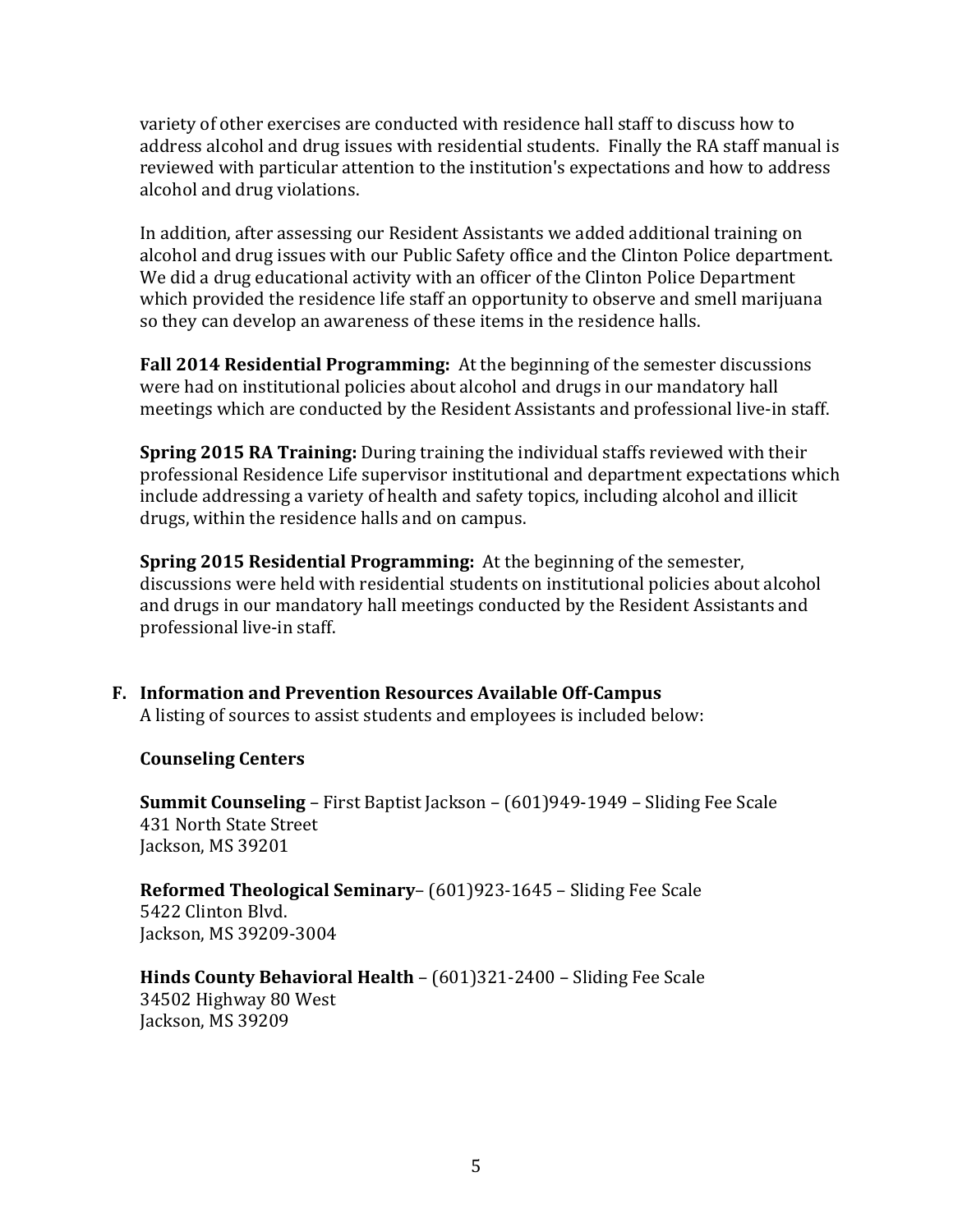# **Therapists**

| <b>Kristen Williams</b><br>1801 Crane Ridge Drive<br>Jackson, MS 39216                        | 601.573-8642 |
|-----------------------------------------------------------------------------------------------|--------------|
| <b>Karen Bonner</b><br>220 Trace Colony Park Drive<br>Suite B<br>Ridgeland, Mississippi 39157 | 601.594.1961 |
| <b>David Jones</b><br>408 Fontaine Pl #104<br>Ridgeland, MS 39157                             | 601.278.6626 |
| <b>Ruth Glaze</b><br>2508 Lakeland Drive<br>Flowood, MS 39232                                 | 601.664.0455 |
| <b>Jean Dabit</b><br>11 Northtown Drive #205B<br>Jackson, MS 39211                            | 601.977.0660 |
| <b>Doug Draper</b><br>I 55 N. Highland Village #234<br>Jackson, MS 39211                      | 601.982.8531 |
| <b>Jim Baugh</b><br>1855 Lakeland Drive Ste. 121<br>Jackson, MS 39216<br>Psychiatrists        | 601.932.6735 |
| Dr. Deb Gross<br>361 Towne Center Place Ste. 1300<br>Ridgeland, MS 39157                      | 601.977.9353 |
| <b>Ridgewood Clinic</b><br>1059 Ridgewood Place<br>Jackson, MS 39216                          | 601.957.3211 |
| <b>University Medical Center</b><br>2500 North State Street<br>Jackson, MS 39211              | 601.984.1000 |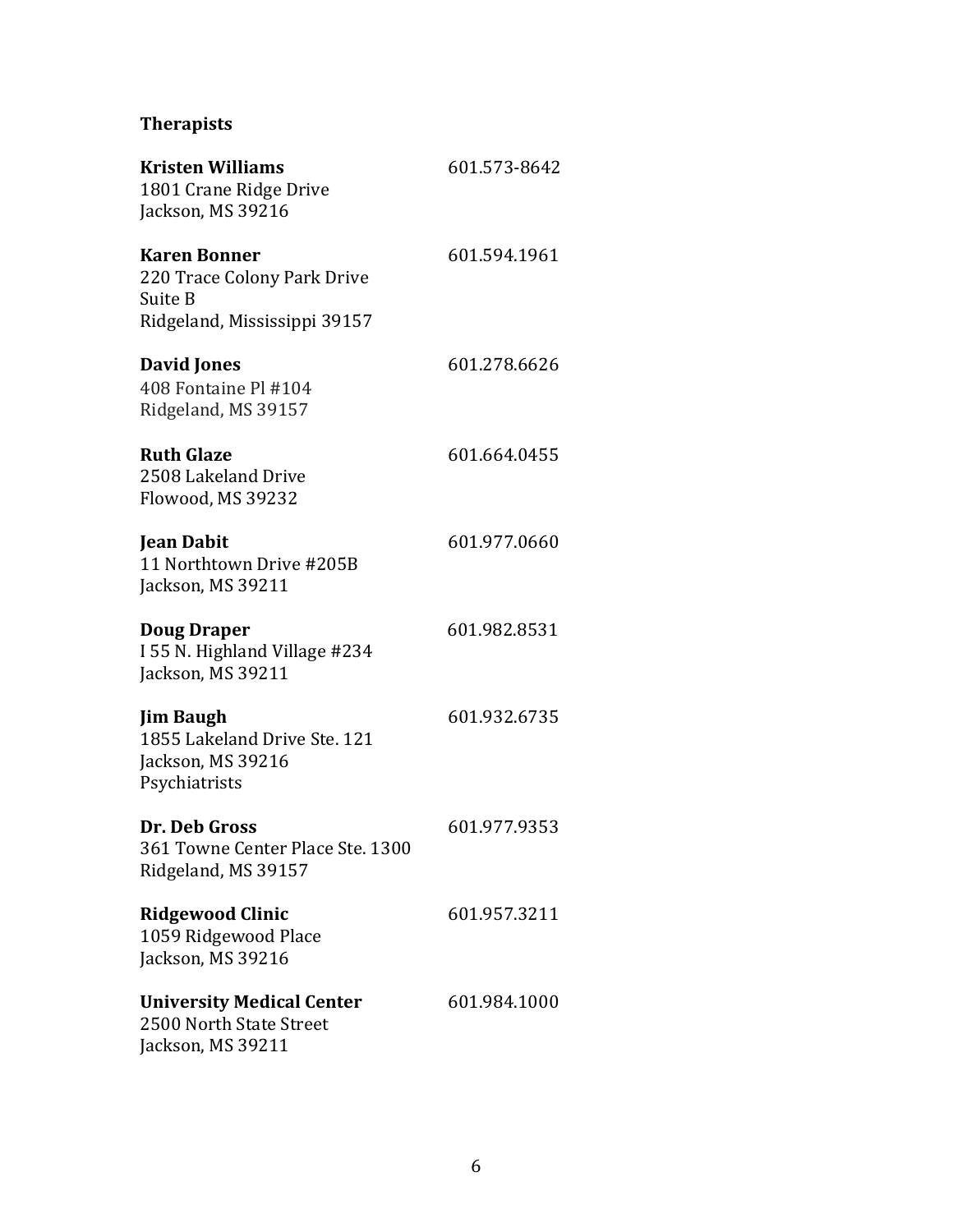#### **Intensive Outpatient Programs**

**Psycamore Psychiatric Programs** 601.939.5993 2540 Flowood Drive Jackson, MS 39232

# **A Bridge To Recovery** 601.977.9353

361 Towne Center Blvd. Ste. 1300 Ridgeland, MS 39157

**ADHD Testing/ Dyslexia (call to confirm Dyslexia testing) MC Dyslexia Education /Evaluation Center** 

| (Age limits – ADHD is 18/ Dyslexia is 25) | 601-925-7766 |
|-------------------------------------------|--------------|
| 200 S. Capital Street                     |              |
| Clinton, MS 39058                         |              |

| <b>James Austin</b>           | 601.982.8700 |
|-------------------------------|--------------|
| 1855 Crane Ridge Drive Ste. A |              |
| Jackson, MS 39216             |              |

#### **David Jones** 601.278.6626 408 Fontaine Place Ste. 104 Ridgeland, MS 39157

**Criss Lott** 601-707-5023 665 Highway 51 #D Ridgeland, MS 39157

#### **Nona Owens** 601-260-6388 580 Springridge Road Ste. 4A Clinton, MS 39056

## **Psychological Evaluations**

| <b>University Medical Center</b><br>2500 N. State Street<br>Jackson, MS 39211 | 601.984.1000 |
|-------------------------------------------------------------------------------|--------------|
| St. Dominic Memorial Hospital<br>969 Lakeland Drive<br>Jackson, MS 39216      | 601.200-3144 |
| <b>Pine Grove Madison Center</b>                                              | 601.823.0503 |

214 Key Drive Madison, MS 39110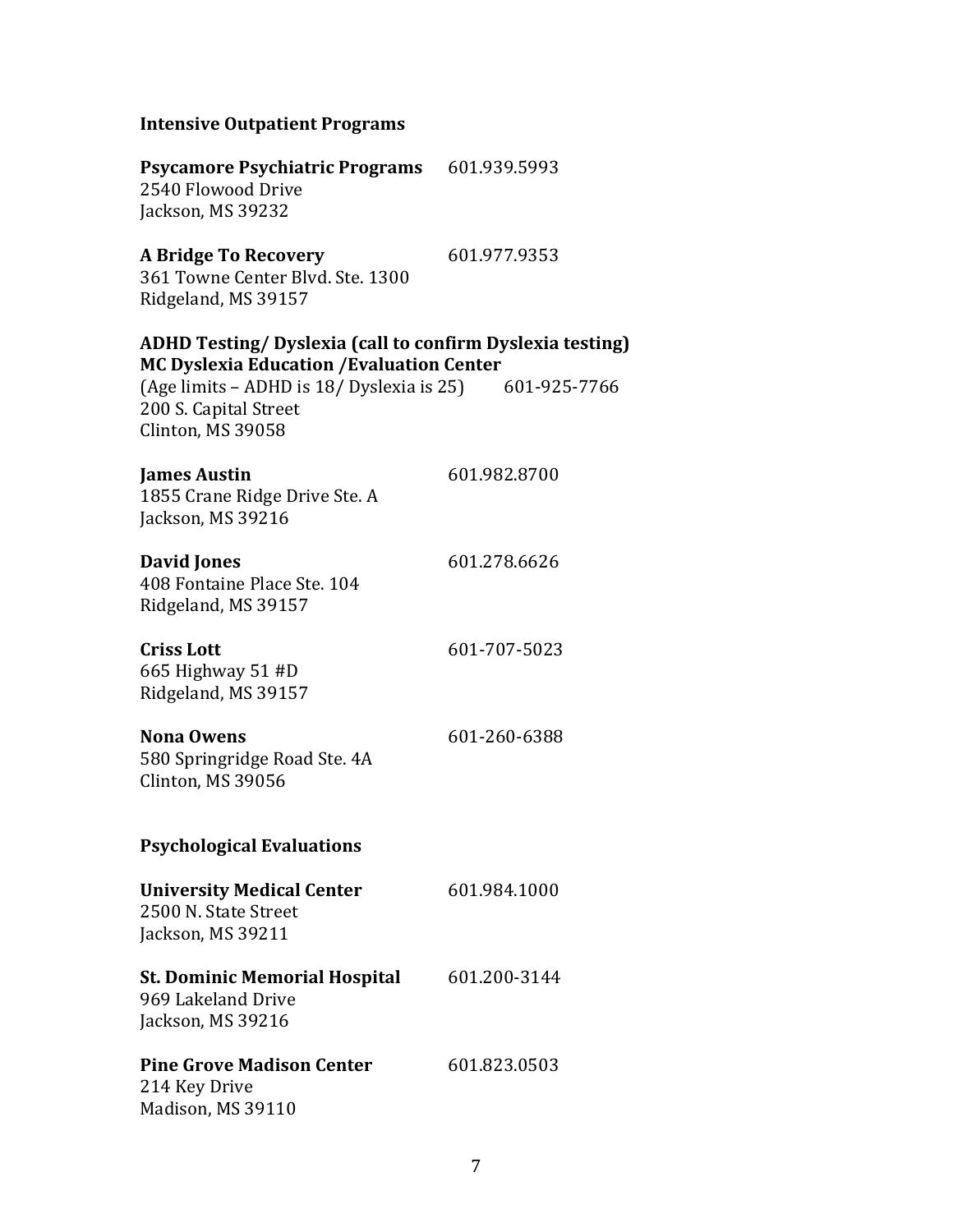| <b>Drug and Alcohol Assessment</b><br><b>University Medical Center</b><br>2500 N. State Street<br>Jackson, MS 39216 | 601.984.1000 |
|---------------------------------------------------------------------------------------------------------------------|--------------|
| <b>St. Dominic Memorial Hospital</b><br>969 Lakeland Drive<br>Jackson, MS 39216                                     | 601.200-3144 |
| <b>Pine Grove Madison Center</b><br>214 Key Drive<br>Madison, MS 39110                                              | 601.853.0503 |

**A Bridge To Recovery** (MC Students – Co-pay is waived for evaluation) 601.977.9353 361 Towne Center Blvd. Ste.1300 Ridgeland, MS 39157

# **ADHD/Dyslexia Treatment Alternatives**

**The DORE Program** –  $(601)326 - 5550$ 1855 Lakeland Drive Ste. 221 Jackson, MS 39216

## **III.** Health Risks

Serious health risks are associated with the use of illicit drugs and alcohol. Some of the major risks to commonly misused substances are listed below.

#### **A. Alcohol and other depressants**

Addition; accidents as a result of impaired ability and judgment; overdose when used with other depressants; damage to a developing fetus; heart and liver damage.

#### **B. Marijuana**

Panic reaction; impaired short-term memory; increased risk of lung cancer, and emphysema; impaired driving ability.

## **C. Cocaine**

Addiction; heart attack; seizures; lung disease; severe depression; paranoia; psychosis. Similar risks are associated with the use of other stimulants.

## **IV. Enforcement**

The history, philosophy, policies, and principles of Mississippi College prohibit the possession, distribution, use or abuse of illicit or illegal drugs. Further, Mississippi College does not approve of the use, possession, or distribution of alcoholic beverages. The use,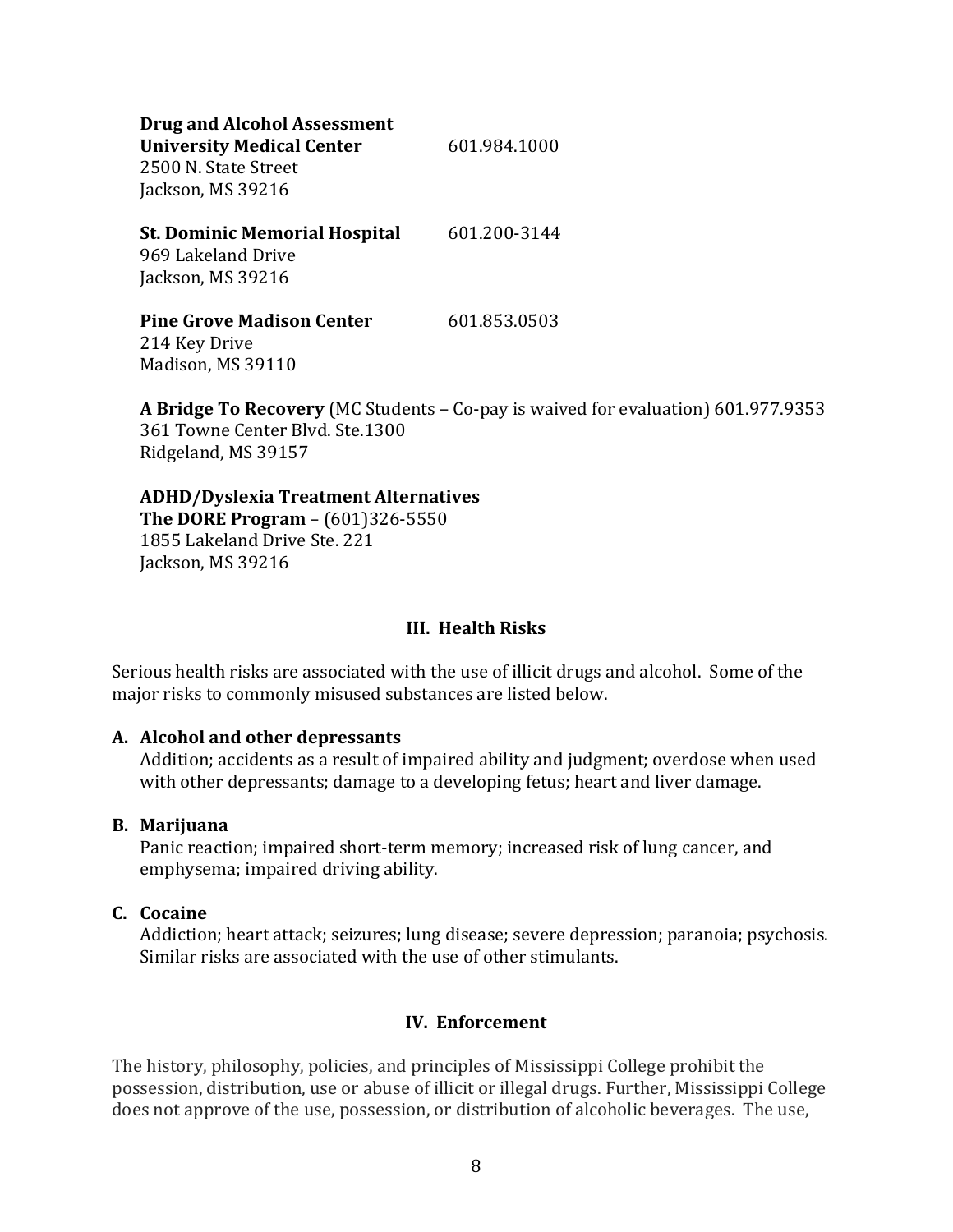possession, or distribution of any such substances at Mississippi College is expressly forbidden and the same shall not be tolerated at or as a part of any activity undertaken at or under the direction or supervision of Mississippi College.

# **A. Student Conduct**

The rules and regulations governing student conduct are found in the student handbook, often referred to as the *Tomahawk*. This handbook is available online at www.mc.edu/tomahawk/student-code-responsibilities/

Violations of the Mississippi College code of student conduct for alcohol or illicit drugs will result in disciplinary action, which may include expulsion, suspension, mandatory successful completion of approved rehabilitation programs, and/or probation, as well as lesser sanctions. The student conduct process allows for hearing bodies to respond in a way that best fits the individual case at hand, while also providing a level of consistency. While the cornerstone of the student conduct process is education, there are situations where a punitive response is required to ensure the safety of Mississippi College students and the community.

Primary enforcers of the code of student conduct include the Associate Dean of Students and the Office of Public Safety. These officers perform their duties in association with a number of other professionals in the Division of Student Life and the Office of Student Counseling and Disability Services.

# **B. Employee Conduct**

Mississippi College does not approve of the use, possession, or distribution of alcoholic beverages at any university event or any activity undertaken under the direction or supervision of Mississippi College. As an institution affiliated with the Mississippi Baptist Convention, employees are expected to conduct themselves in accord with generally accepted standards of personal conduct. Violation of these standards and illegal actions related to alcohol and illicit drugs will result in disciplinary actions which could range from verbal warning to termination, depending on the severity of the violation.

# **C. Federal Student Aid Penalties for Drug Convictions**

In accordance with the Higher Education Amendments of 1998, a student becomes ineligible for federal student aid if convicted, under federal or state law, of any offense in violation of laws governing controlled substances while receiving federal financial aid. Students may regain eligibility by completing a drug rehabilitation program or if the conviction is overturned.

Students should refer to the Free Application for Federal Student Aid (FAFSA) website for more information. See www.fafsa.ed.gov

# **D. Criminal Sanctions**

Mississippi laws prohibit: persons under 21 years of age from purchasing, attempting to purchase, consuming, possessing or transporting alcoholic beverages; public intoxication as evidenced by boisterous and offensive conduct or endangerment of self, others or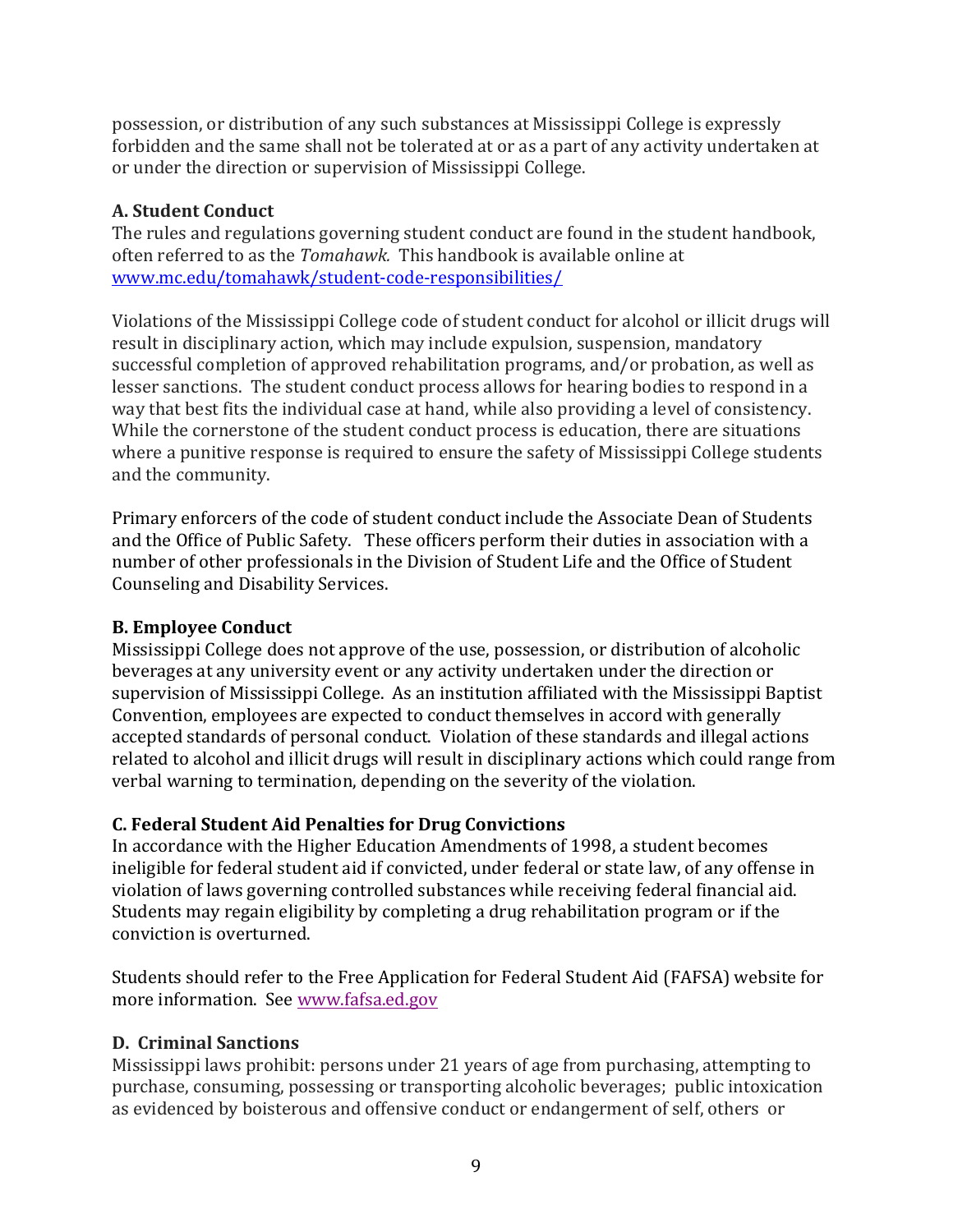property; driving while under the influence of alcohol or controlled substances; and unlicensed sale or possession for sale, of any alcoholic beverages.

The criminal penalties for drug possession, abuse, use and/or distribution in the State of Mississippi, as expressed in the Mississippi Uniform Controlled Substances Law, Miss Code Section 41-29-139, range from six months imprisonment and \$500 fine for the sale of paraphernalia to 30 years and \$1 million in fines for second offenders. Illicit drugs are listed in schedules and penalties vary.

Persons convicted on Federal charges of possessing any controlled substance face penalties of up to one year in prison and a mandatory fine of no less than \$1,000 up to a maximum of \$100,000. Second convictions are punishable by not less than 15 days but not more than two years in prison and a minimum fine of \$2,500. Subsequent convictions are punishable by not less than 90 days but not more than three years in prison and a minimum fine of \$5,000. Possession of drug paraphernalia is punishable by a minimum fine of \$750.

Special sentencing provisions for possession of crack cocaine impose a mandatory prison term of not less than five years but not more than 20 years and a fine up to \$250,000, or hoth if:

A. It is a first conviction and the amount of crack possessed exceeds 5 grams;

B. It is a second conviction and the amount of crack possessed exceeds 3 grams;

C. It is a third or subsequent crack conviction and the amount exceeds 1 gram.

Civil penalties of up to  $$10,000$  may also be imposed for possession of small amounts of controlled substances, whether or not criminal prosecution is pursued.

# **V. Violation Reports**

# **A. Alcohol Violations**

In 2013-14 academic year there were 15 alcohol violations/ 13 of which were in the residence halls. One of these incidents resulted in an arrest. Sanctions for these violations included fines, community service hour requirement, online alcohol education courses, alcohol assessments in the Mississippi College Counseling Center, and housing expulsion for repeat offenses.

In the  $2014-15$  academic year there were 51 alcohol violations  $/$  45 of which were in the residence halls. None of these incidents resulted in arrests. Sanctions for these violations included fines, community service hour requirements, alcohol assessments in the MC Counseling Center, reflective and research papers, deferred housing suspension and housing suspension and expulsion for repeat offenses.

No reported incidents involved employees during the period.